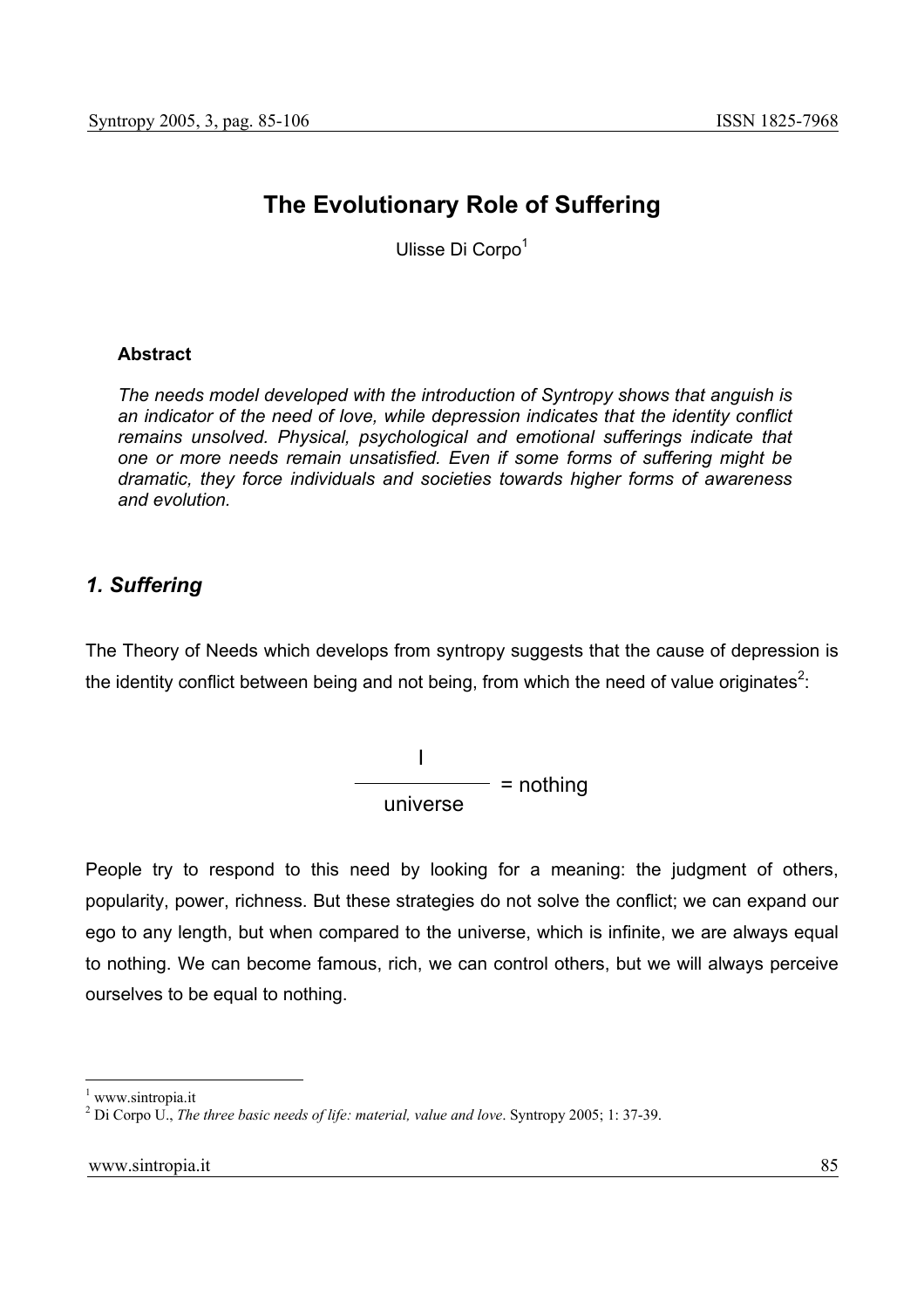The solution of the identity conflict requires that we unite ourselves with the universe:

I x universe universe  $=$   $=$   $\overline{1}$ 

This union is possible through love, which therefore gives meaning to life, and becomes the attractor towards which life is evolving.

Depression, anguish and suffering tell us that our needs are answered only in part. The feelings of suffering can guide us towards more effective answers, while escaping them can block us to our ineffective answers and cause suffering to increase and degenerate into illnesses.

Official and alternative doctors usually limit their actions to therapies and products which reduce sufferings and symptoms. It is easy to understand that, even when removing symptoms, thanks to chemical drugs or natural substance, the causes remain active and, in time, they will find other ways of expression; the same happens when we base our meaning on outside sources such as the judgment of others, power, richness, popularity: the identity conflict remains active, it will not be felt any more as depression but as a need for judgment, power, wealth, popularity.

Symptoms and suffering indicate that a problem exists, similarly to light indicators on the dashboard of a car. If during a trip the oil indicator lights up we know that we have to stop and ask for assistance. The light indicator tells us that a problem, which for us is invisible, may degenerate into a bigger problem with serious and expensive consequences. The light indicator causes distress, but this does not mean that the mechanic has to remove it; the problem would continue and in short time it would degenerate in a bigger problem, such as smoke coming out of engine. The aim is not that of removing the light indicator (the symptom) but it is that of solving the cause which made it turn on.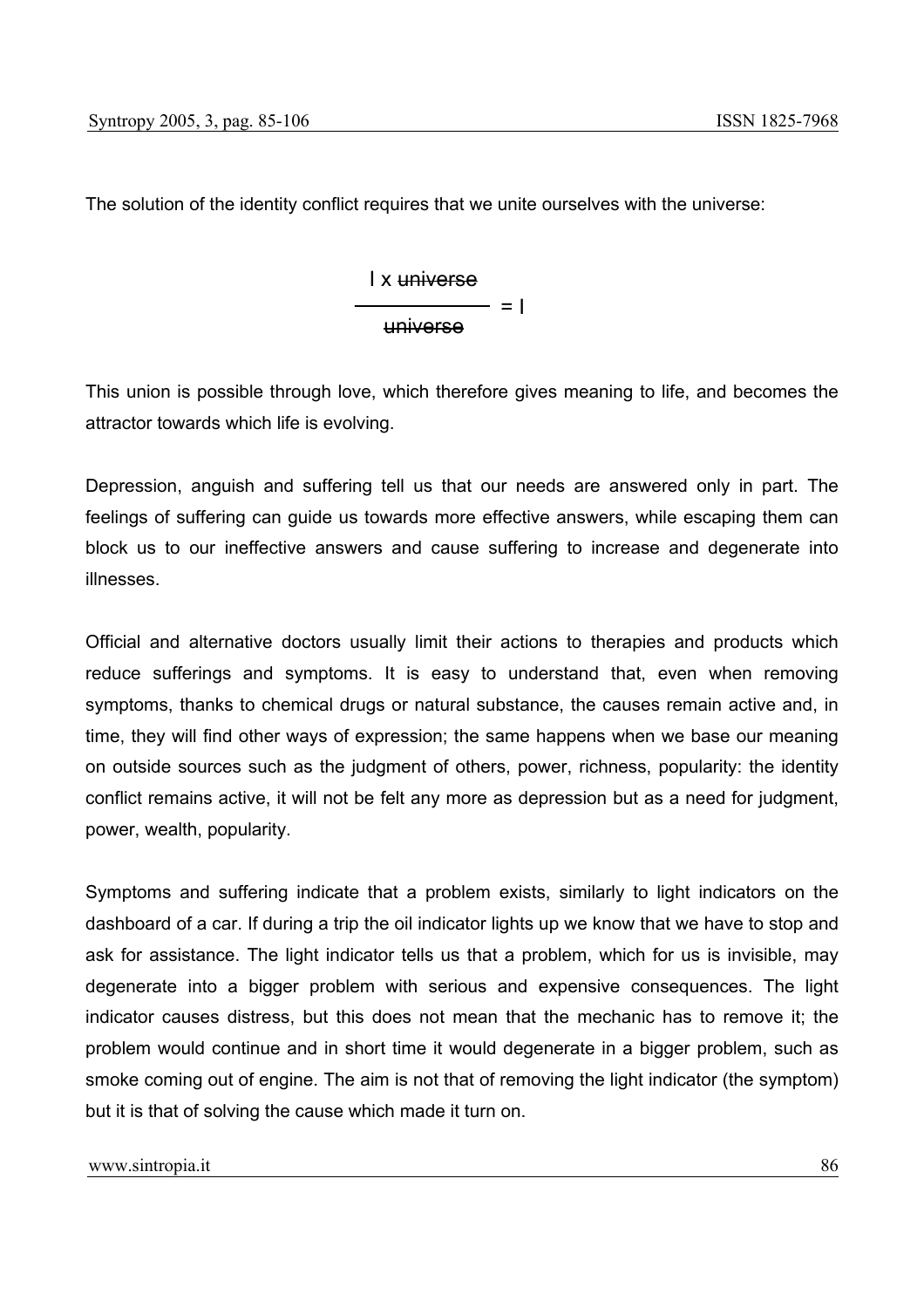In our mechanistic culture both doctors and patients tend to limit their attention to the symptom while wiser doctors try to act on the causes, but usually have to confront the limits of the cause-effect explanations which are not able to take into account attractors and needs. In order to understand this last point, let us consider the movement of a car. We tend to explain it in mechanical terms, but if we remove the intention of the driver to reach a destination (the future) we would never see a car start by itself and drive around alone.

We can distinguish two types of causes: syntropic causes which are located in the future (aims, goals, finalities, intentions, motivations, projects, desires) and entropic causes which are located in the past (mechanical, physical causes). Illnesses are always the result of the interaction between entropic and syntropic causes: they arise from our inability to answer the conditions required by our needs (causes located in the future), but symptoms are usually determined by our history (causes located in the past). It is important to note that the cure is not in the past, but in the ability to answer in an effective way the conditions required by our needs.

Illnesses and symptoms can, in this way, guide us towards a higher awareness of our needs. As long as we refuse to evolve and change, illnesses and symptoms will persist and grow. Healing starts when we decide to solve our suffering; healing is an evolutionary process which leads people towards a higher awareness of needs and more efficient answers. When the relations between suffering and unsatisfied needs are obscure, symptoms continue to emerge and, if we block them, they will tend to organize in forms which can gradually become more severe. Suffering and illnesses are no more than indicators which inform us that change is needed.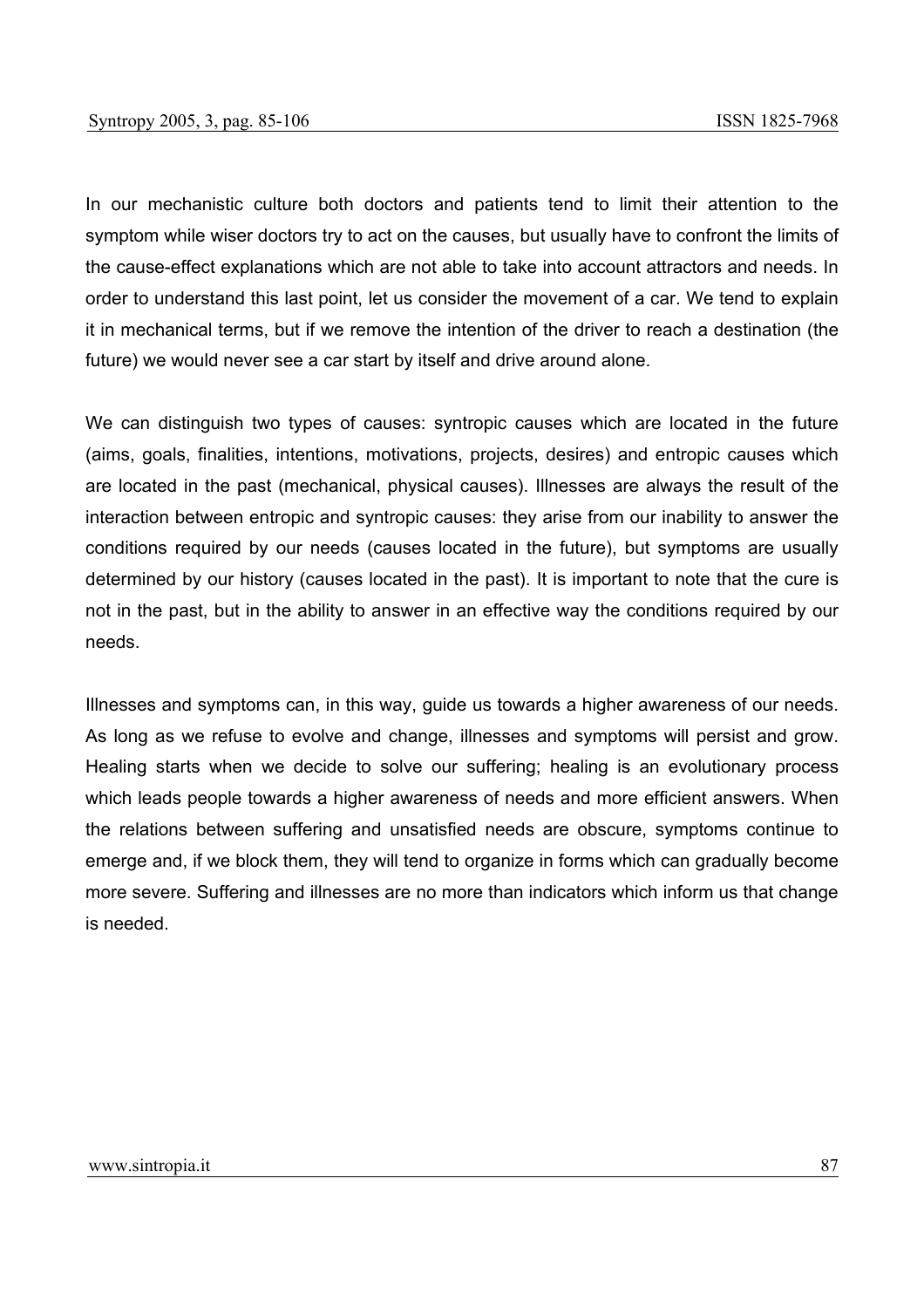# *2. Reducing entropy and increasing syntropy*

But what do we have to change? According to the needs model developed from syntropy, suffering increases when entropy increases and well-being increases when syntropy increases.

It is important to note that we are constantly faced with choices and each alternative we choose can increase or reduce entropy or syntropy: suffering is therefore seen as the result of our choices. In this section some alternatives which allow to reduce entropy and to increase syntropy will be discussed.

# *2.1. Reducing entropy*

The mechanistic cultures takes into account only causes located in the past and produce knowledge and life styles which are governed by the law of entropy and lead towards disorder, disorganization, conflicts and the destruction of the ecosystem on which life is based. Each individual contributes in different ways to this entropic process.

When we reduce entropy the benefits are enormous:

- Cut in costs.
- Increase in physical, spiritual and psychological well-being.
- Harmony with the environment and with others.
- Resolution of conflicts and crisis
- Less suffering.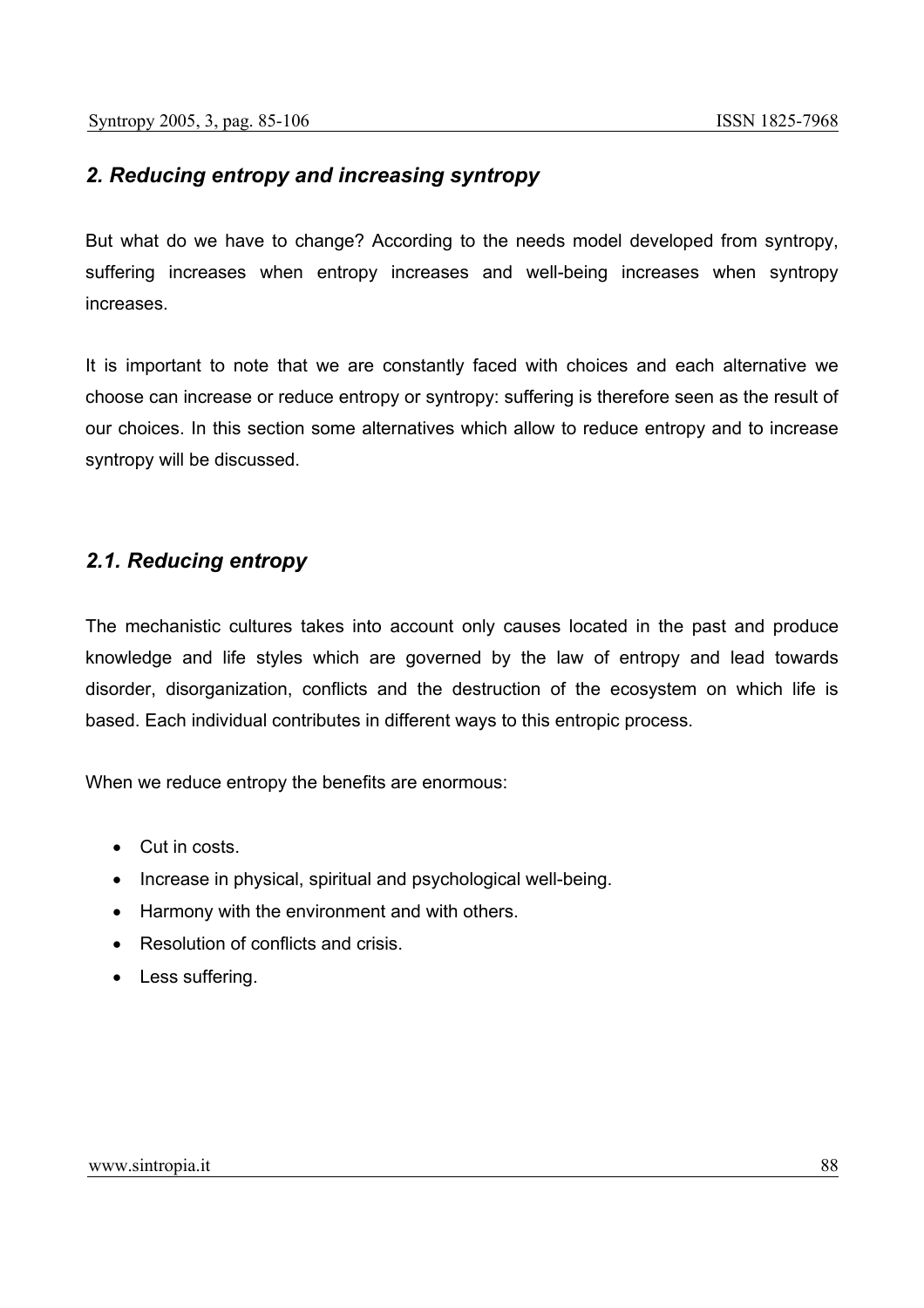## *2.1.1. Food*

It is estimated that 1/3 of the entropy we produce is linked to food. Reducing entropic food is, therefore, one of the most effective ways to contribute in the reduction of suffering.

But why is food so entropic?

Simply because each passage in the food chain increases entropy by at least 10 times. For example when moving from vegetable to animal food more than 90% of the energy present in vegetables is lost. In order to reduce entropy it is therefore sufficient to limit the passages in the food chain; in this example eating vegetables, cereals and fruits instead of meat reduces entropy by more than 90%.

Many people are lead to believe that meat is necessary, but recent data show that vegetarians live longer and that meat consumption is correlated to cancer and many other widespread illnesses.

If we consider the fact that 16 kg of vegetable proteins are necessary to produce 1 Kg of animal proteins, it is easy to understand why a meat diet is one of the major causes of tension between developed and developing countries, and one of the causes of starvation in the Third World countries:

- As for any other goods, the production of meat requires raw materials. First of all water then maize, grain, land, energy, hormones, antibiotics, fertilizers, pesticides, and lately genetically modified maize and soy. In order to produce 1 kg of meat 30,000 liters of water are necessary, while for 1 kg of tomatoes 200 liters are required, and the same is true for other vegetable products. Even rice, which uses the largest amount of water, requires only  $1/10<sup>th</sup>$  of that which is necessary for meat.
- More than 1/3 of the world production of grain is used to feed animals, and a great part of this grain is imported from developing countries, where peasants are encouraged to sell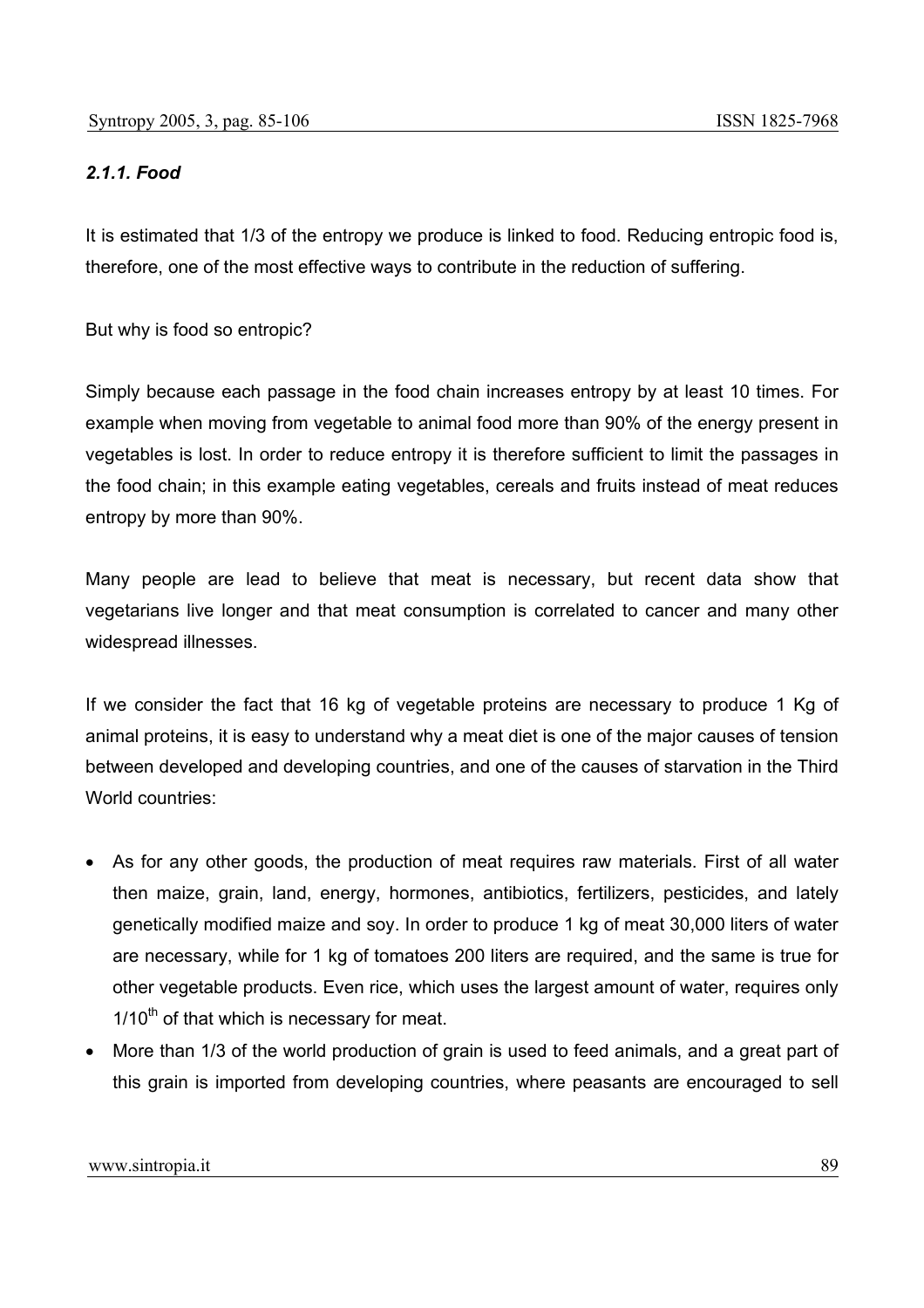and produce grain and maize for meat producing industries and burn their forests in order to make land available for grazing.

- In order to maintain the present consumption of meat, 25% of the land of the planet is used for grazing, and 35% of all the cereals and maize produced is consumed by meat producing animals.
- If we consider that for the production of meat it is necessary to use between 10 to 20 times more energy than that which is necessary for the same amount of vegetable nutriment, we understand why this diet is so devastating for the environment. If we add the fact that more than 40 kg of excrements are produced for each kg of meat and that huge quantities of urines, pesticides and fertilizers end in the waters and in the environment, by the time meat reaches our tables it would be a good habit to consider its negative effects: pollution, destruction of forests and soil, consumption of energy and natural resources, starvation of people in developing countries, global warming effect and its impact on the weather.
- The demand for a greater production of meat is confronting humanity with the limits of the planet. It seems ironic, but in this attempt to increase productivity we are undermining the possibility of sustaining life on the planet and not only human life.
- Desertification and climate changes are just some of the consequences of the meat eating diet, a style of consumption which characterizes a small minority of the world population. The productivity of the planet is now diminishing and the reserves of rice, grain and maize are limited. All this is leading to the rapid introduction of genetically modified food, without knowing anything about the effects that these modified organisms will have on humans and on the environment.

It is important to note that a meat diet is strictly linked with starvation and hunger in the Third World countries:

• If we consider that many developing countries export their crops to Western meat producing industries, while their populations are starving, it becomes clear that reducing the consumption of meat in industrialized countries frees a huge quantity of food in developing countries which would then become available for local populations.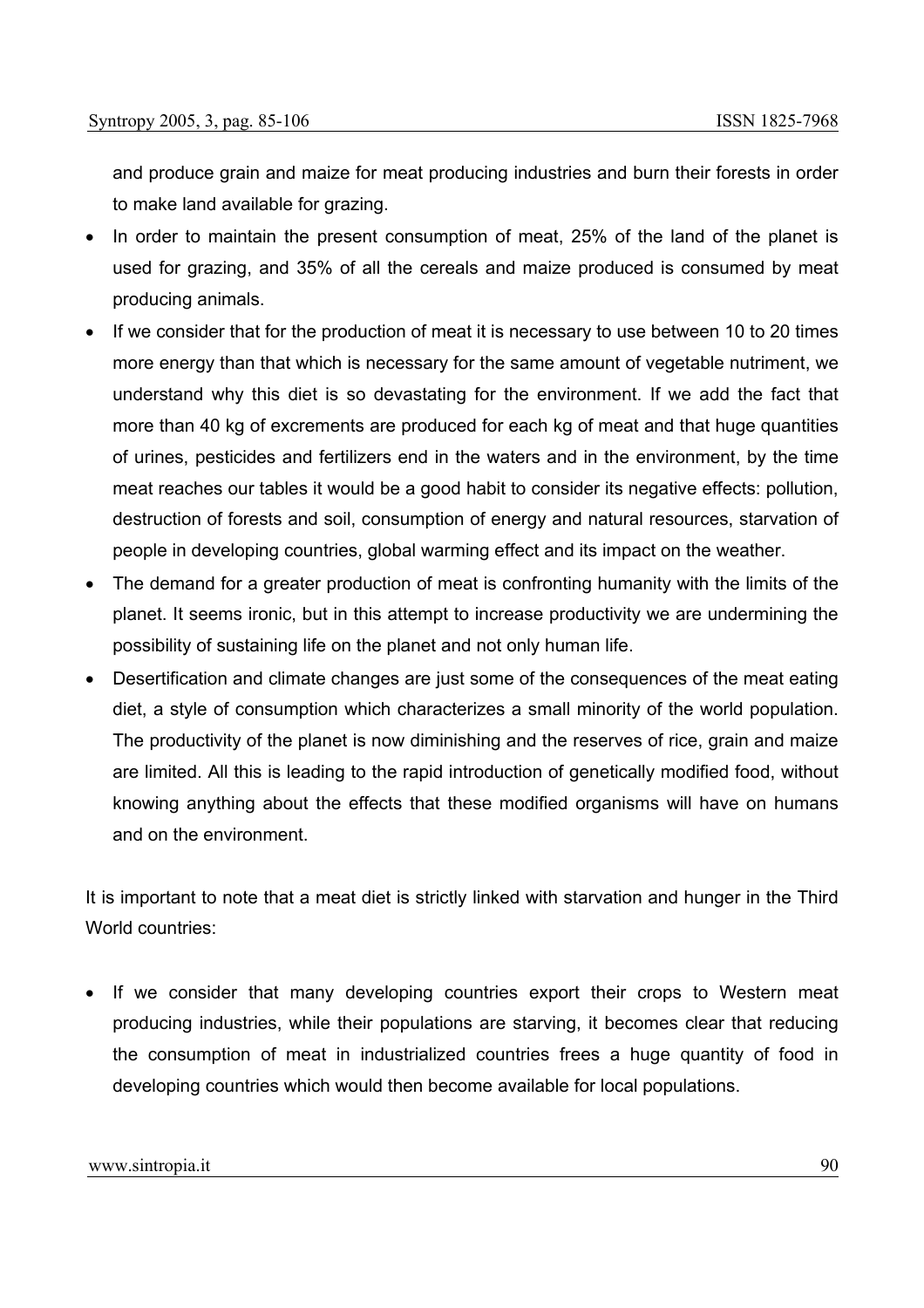- If all the land which is now used for the production of meat would be used to feed a vegetarian population, more than 20 billion people could be adequately fed in the World.
- When we watch the images of suffering and starving people and we feel the need to help them, we must remember that the most powerful way is to become vegetarian.

We can not act directly on the population size, on deforestation, on the climate, but we can change our consumption, and this would have enormous consequences. If one considers it, the real power each one of us has is that of choosing how to spend his money and what to consume. Day after day, the consumption of each individual, the consumption of a family, of a community, adds up to a considerable economical power. For this reason, beside being healthy and delicious, the vegetarian diet transforms our plate into one of the most powerful tools of social transformation.

### *2.1.2. Transport*

It is estimated that also transport produces one third of entropy.

Traveling and moving is an every day activity where we can choose among extremely entropic and non-entropic alternatives. Just think, how positive can be a job near home, which reduces the use of transport and which gives more time to the individual. Or imagine how healthy it is to cycle or use electrical scooters (which can be found at very low prices, do not produce noise or pollution and use less than a  $20<sup>th</sup>$  of the energy needed to run a traditional scooter).

The production of a car is a highly entropic process, and in European and Asian towns cars are the cause of congestions and huge traffic problems. The point is not that of changing from petrol to electric cars but from entropic to syntropic life styles which lead to a different use of transport: work where you live, meet people who live nearby, develop and become involved in local activities, increase the community life and the feeling of belonging to a place.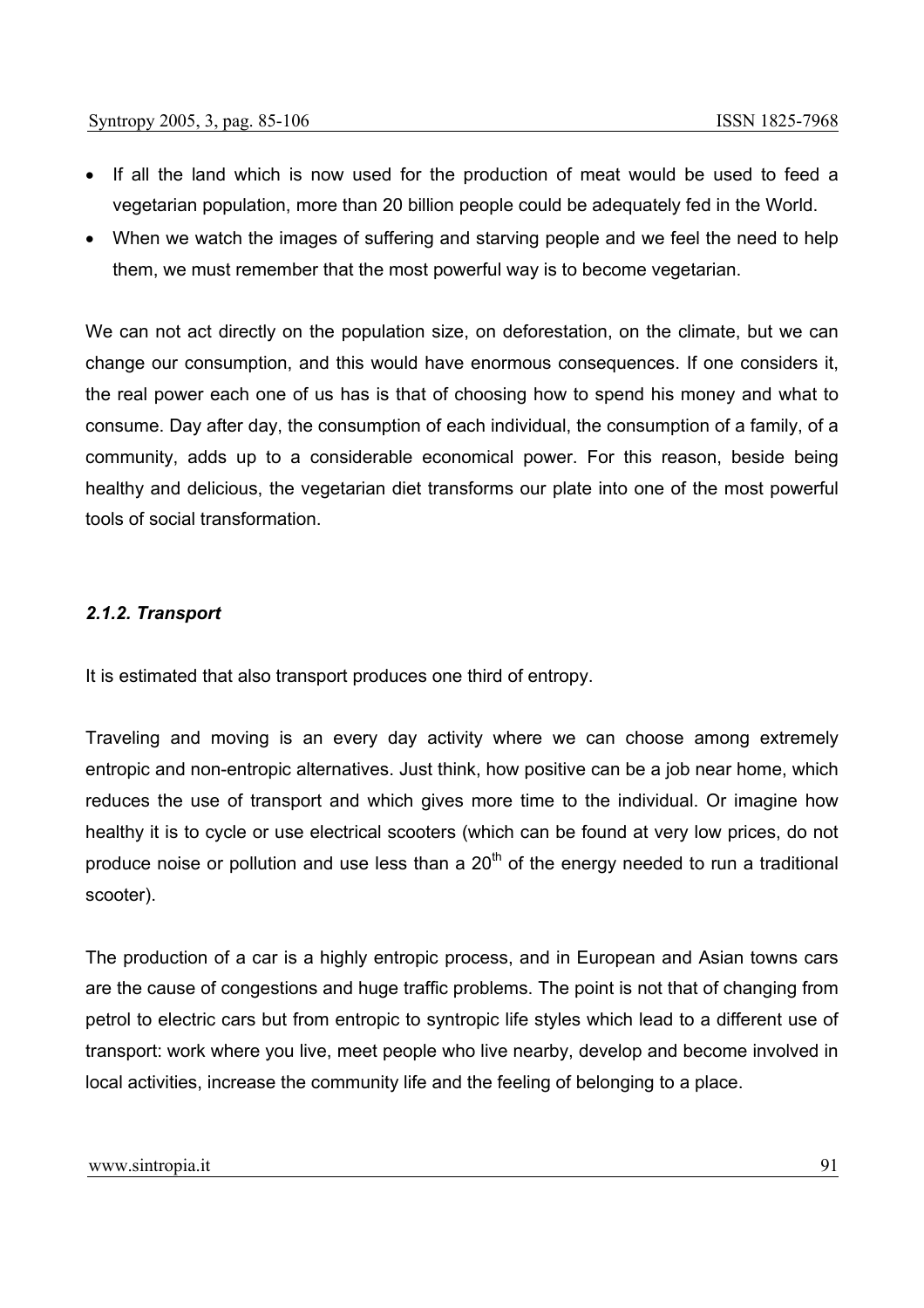This change in the life style is easier in compact European and Asiatic towns than in American wide-spread suburbs. Evolving towards a syntropic civilization will probably require the transformation of our habitat and towns.

#### *2.1.3. Information*

Another relevant cause of entropy is information. TV companies and paper information have very high costs and are therefore usually owned by industrial and financial groups which, at present, are profoundly entropic. Information is selected and given in ways which orient people's life styles. We seldom find information on how we can change our habits and reduce the production of entropy. The information given is often negative: catastrophes, disasters, deaths. It is also common to receive information which is purposely false. One of the most outstanding examples is that relating to the war in Iraq. In order to obtain the necessary public support, the media were deliberately flooded with false news about weapons of mass destruction, even if the UN inspectors had proved that these weapons did not exist in Iraq.

In order to avoid entropic alternatives, in order to be free and not conditioned, it is useful to abandon costly means of information (TV and newspapers and journals) which are usually backed by financial and economical interests which at this moment are still governed by the law of entropy.

Abandoning TV and paper information frees an enormous quantity of time which can be used to socialize with people of our community, spend time in nature, and increase the quality of our life and of the people we interact with.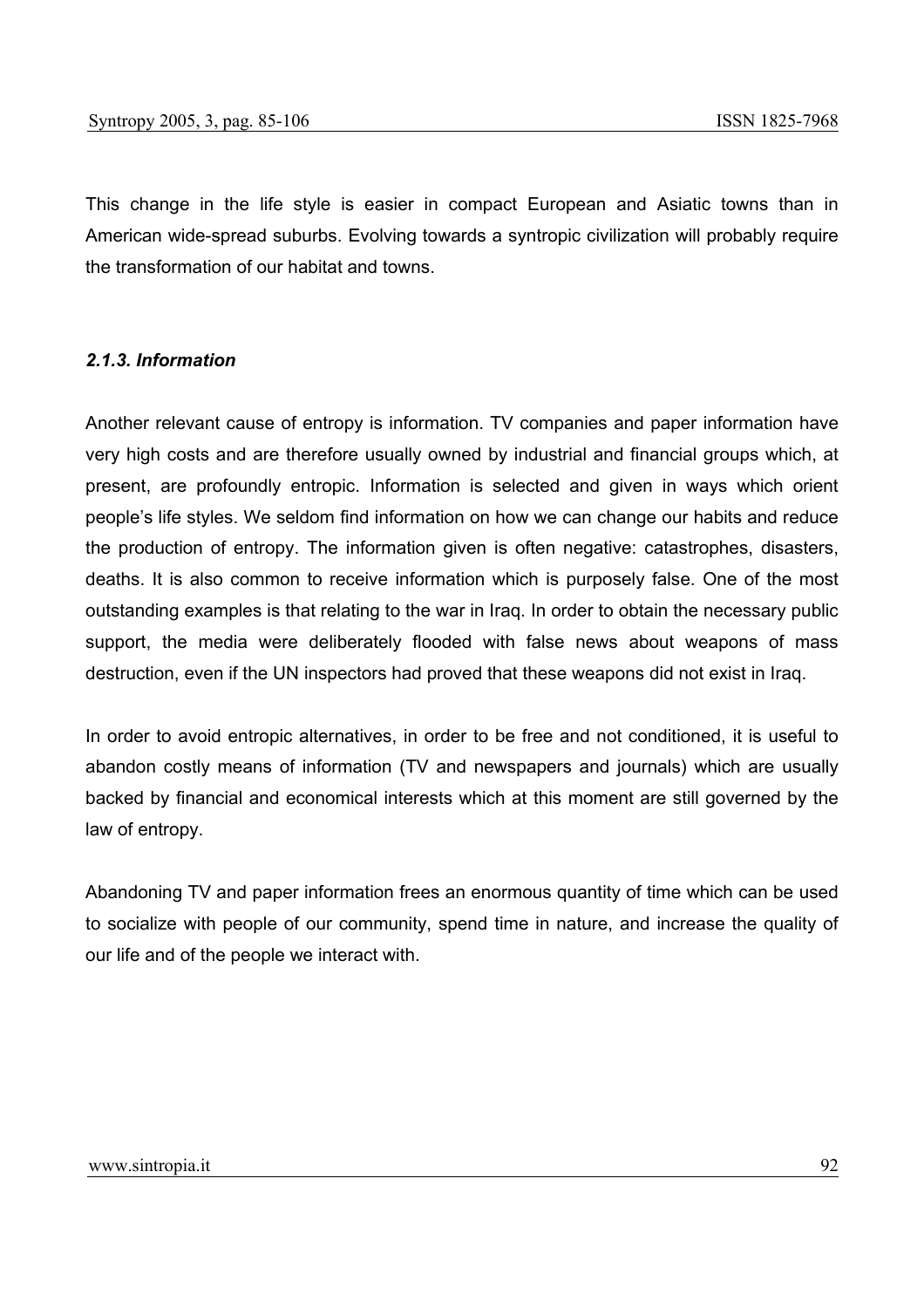# **2.2. Increasing syntropy**

In order to respond to our needs, we have evolved into beings equipped with a complex brain which has allowed us to adapt to very different and difficult situations. The brain processes information and produces memories, knowledge and experience, and it naturally tends to generate mechanical cause-effect explanations.

It is common experience, when facing a choice, to feel the mind choosing one alternative and the inner voice of the heart choosing another. What should we do? Do we have to follow the mind or the heart?

An important hint comes from Gandhi. In his autobiography, "The Voice of Truth", Gandhi describes himself as a shy person who has always had big difficulties speaking in front of a group. His profession as a lawyer, lead him to defend the interests of wide groups, and to find himself involved in political life and speaking in public. Gandhi was astonished by the fact that when speaking he could feel, as an emotion, an inner voice. If what he was saying was true, the inner feeling was positive, and when he followed this positive inner emotion also others could feel the power and rightness of his words. Gandhi called this inner emotion the "voice of truth", and for him it was the voice of God speaking to him. Gandhi noted that his life was meaningful only when he was serving this inner emotion.

What Gandhi describes is coherent with the syntropy model of needs: life evolves towards syntropy, and the alternatives which lead us in this direction are felt in the heart<sup>3</sup>; when we accept to follow the inner voice of the heart our life is filled with love, and the identity conflict disappears.

If we pay attention to it, each time we face a choice we feel our inner voice which points to one alternative, while the mind often points to another. When we listen only to the mind and follow the alternatives which the mind chooses, entropy and suffering increase.

<sup>3</sup> Di Corpo U., *How is syntropy experienced?* Syntropy 2005; 1:106-107.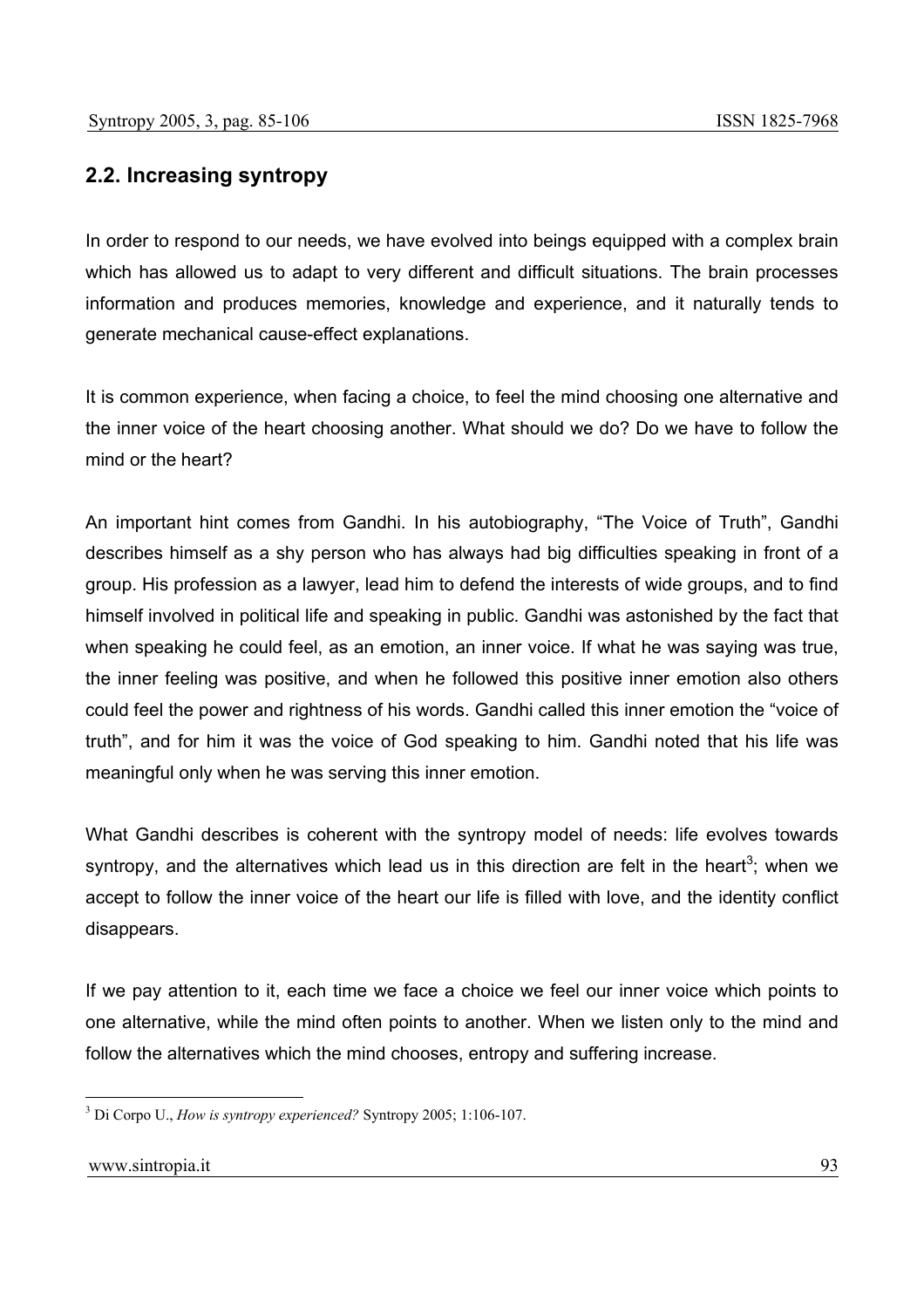At this moment of history, few people feel or recognize the existence of the inner voice of the heart. Often this inner voice emerges in moments of danger, emergency and crisis and the effect can be shattering, and can determine a sudden change from negation to a total research and attention to it. However, it is healthier to discover it in gradual and positive ways. The inner voice leads to deep shifts: we start making courageous choices, we become creative, we do not need certainties and we start following what is unknown to our mind.

When we start following the inner voice we become aware of the fact that it is an intelligent form of energy which cooperates with us organizing coincidences and putting into synchrony different events. When we realize that we are helped by this intelligent form of energy the fear of the unknown disappears.

Syntropy, the intelligence of nature, acts without weariness, without meeting obstacles. When we follow it, when we trust the voice of the heart, our actions become simple, spontaneous and creative. The way of the heart is always the easiest one. If we are motivated and we believe in what we are doing, it is easy to overcome any difficulties. When we are not motivated and we do not believe in what we are doing, even the slightest difficulty can become insurmountable. Nature follows always the least difficult path (the lowest entropy); when we observe it we see that everything happens easily, with no effort. When we follow the inner voice of the heart everything happens with little effort; but, if we obstinately avoid our inner voice everything becomes difficult. Like a drop of water in a river, we can only follow the flow: going against the flow requires an incredible effort and leads nowhere. Unfortunately, because of suffering (anxiety and anguish), it is common to escape the inner voice and be trapped in difficult lives and alternatives.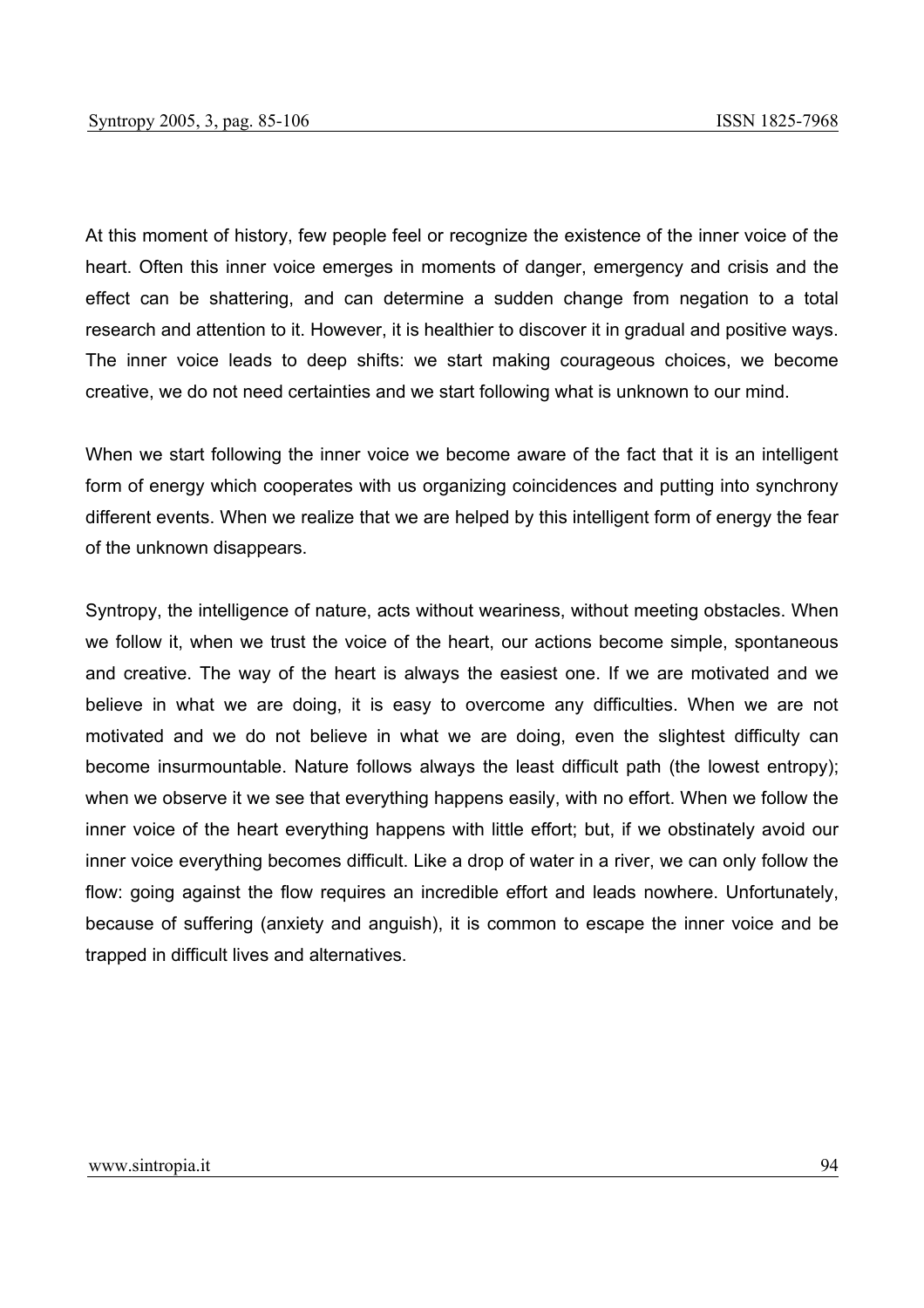Some suggestions are:

- 1. calm the mind;
- 2. avoid the consumption of all those substances which act directly on the solar plexus, on the inner voice, as for example alcohol, coffee, tobacco, drugs, compulsive eating;
- 3. abstain from eating meat;
- 4. live in a good relation with nature;
- 5. think positively;
- 6. avoid any type of consumption and behavior which can damage life;
- 7. link the body to the voice of the heart;
- 8. follow the law of giving and receiving;
- 9. accept the present moment;
- 10. value your time;
- 11. community life.

#### *2.2.1. Calm the mind.*

Two aspects exist within each one of us: the first is the mind, which tries to find a meaning; the second is the heart, which is the direct expression of syntropy. As long as the conflict of identity exists, the mind tries continuously to give a meaning to our existence or to defend the sources of value which we use. We feel in our mind a seething mass of thoughts which are born, overlap, take us from one side to another and completely absorb our attention. Observing the development of thoughts we realize that the mind produces a thought and waits for the heart to respond with a positive or negative feeling, the mind proposes again another idea, and again waits for the response of the heart. The heart limits itself to signal with an emotion, the approval or disapproval of the thought generated by the mind.

When the conflict of identity is solved the situation is reversed. The mind is silent until it is questioned by the heart. In the mind of the person who has solved the conflict of identity we find silence and we find the attention in the heart.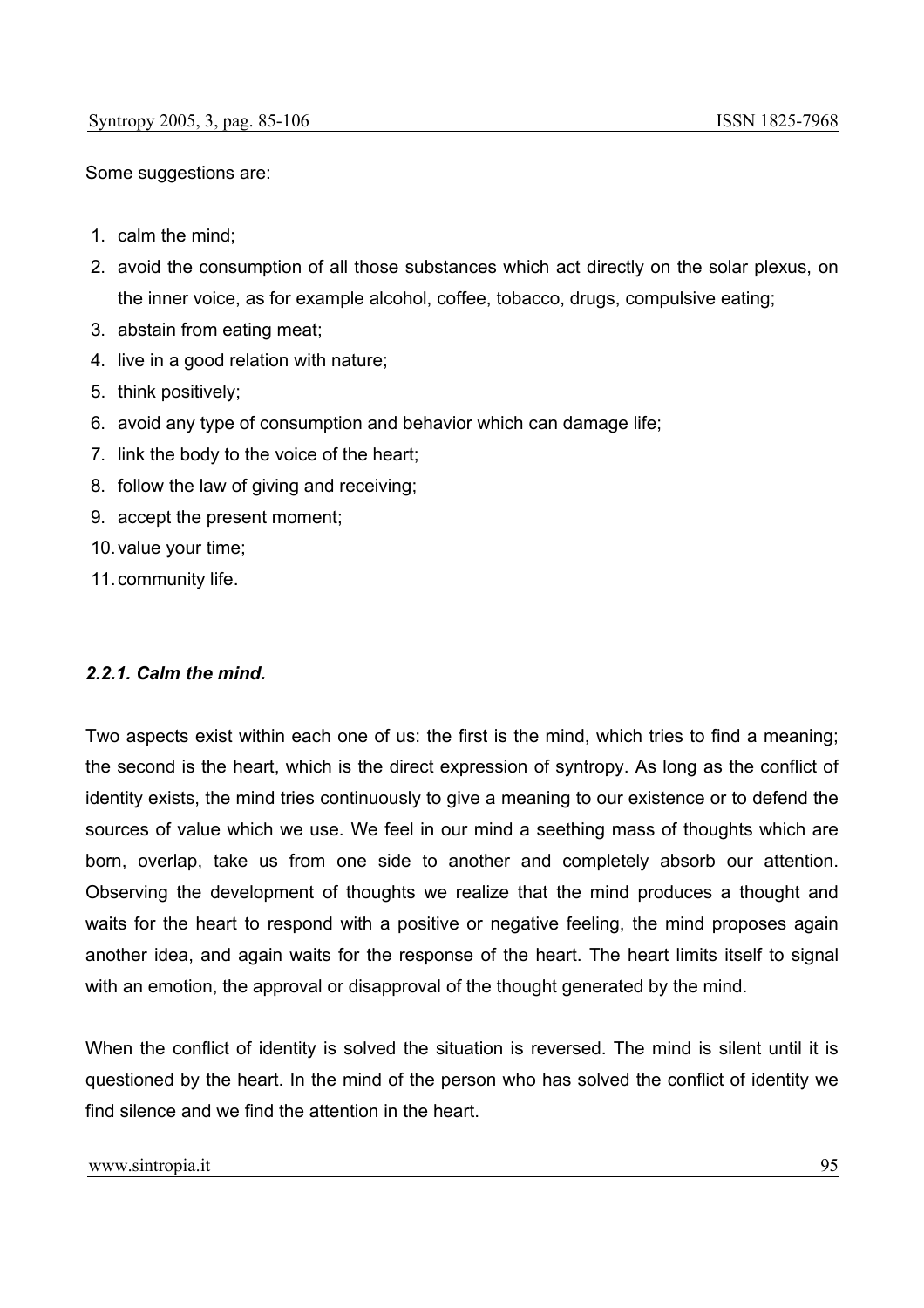In order to improve the perception of the inner voice of the heart it is therefore necessary to pass from the seething force of the mind to the silence of the heart. All the techniques which facilitate this passage can be found in the principles of "silent meditation". Silent meditation uses postures which require a particular level of attention. During meditation one cannot react to stimuli, but can only observe them. If we feel a stimulus, we observe how this sensation commences, grows and then disappears, in the same way, when we have an idea, we observe it, we see how it is born, grows and then dissolves. In one word, we must not react to any stimulus, including thoughts. We observe without reacting. In this way meditation moves the scepter of command from the mind to the heart. The heart decides when to speak and when to be quiet, and the mind can only adapt itself to the will of the heart. We are the heart. Our will is in the heart. Through meditation we free the heart and subdue the mind. When we are able to perceive the true silence, that is the space between one thought and another, our attention descends into the solar plexus, and is situated in the heart.

# *2.2.2. Avoid the consumption of all those substances which act directly on the solar plexus, on the inner voice, as for example alcohol, coffee, tobacco, drugs, compulsive eating.*

In the voice of the heart, in the solar plexus we feel powerful emotions which at this moment of history are mainly of anguish, emptiness, and only seldom of love. The power of these emotions explains why the substances which act on the voice of the heart can develop addictions. Alcohol, drugs, but even coffee and tobacco, act directly on the voice of the heart. For this reason, in order to bring out the voice of the heart it is necessary to avoid all these substances. It is impossible to solve the conflict of identity if we have not freed ourselves from alcohol, drugs, tobacco and coffee. These substances force us to remain in a situation of suffering: they reduce pain, but they do not cure the causes of suffering. If we do not free ourselves from these substances the path towards love and syntropy remains a pure utopia. In many countries alcohol is a deep part of culture and it can become the main obstacle towards syntropy and love.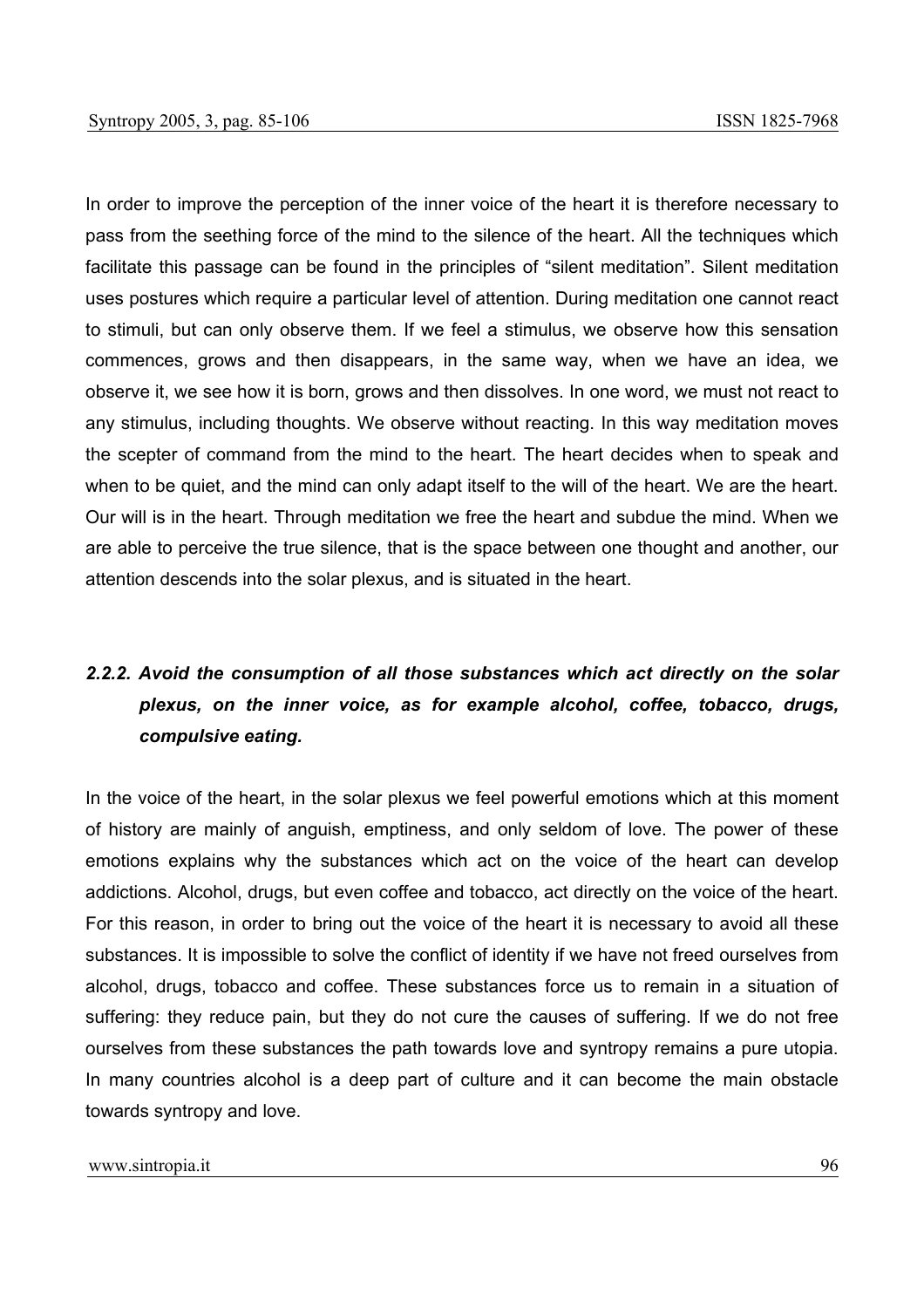#### *2.2.3. Abstain from eating meat.*

Our body is not made for a meat diet. If we were made to eat meat we would have teeth capable of tearing meat and our digestive apparatus would be similar to that of animals that eat meat. Anatomically we are similar to fruit-eating animals, and this is clearly shown by human mother's milk which is rich in sugar (7%) and has few proteins (1%), this is a parameter which tells us that our organism lives well when eating few proteins and few animal products.

In some Middle-East tales the diet of Adam and Eve in the garden of Eden is described as being based on fruit and the most ancient texts of the ancient church<sup>4</sup> show that meat consumption was not allowed until the 4th century. It is well known that Constantine fiercely opposed the sacred writings, and that he asked for the elimination of all those principles that he opposed, among which those of not eating meat and of not drinking strong drinks. In 325 a council of clergymen and politicians met in Nicea and The New Testament was revised and rewritten with omissions and interpolations to make it acceptable to Constantine who made Christianity the official cult of the Roman Empire.

But why was vegetarian diet omitted from the rewritten texts?

It is well known that a meat diet permits the submission of populations and leads people to obey orders blindly. Obedience increases with the incapacity to hear one's inner voice, one's heart, the voice of truth, as Gandhi used to call it. A meat diet lessens the ability to perceive this inner voice and therefore makes people become submissive to external orders. Gandhi

<sup>&</sup>lt;sup>4</sup> In 1937, Edmond Bordeaux Szekely translated a collection of ancient Aramaic manuscripts which he discovered in the Vatican and in the Royal Archives of the Hapsburgs: the "Essene Gospel Of Peace," written in the 3rd century BC; since 1947, with the discovery of the Dead Sea Scrolls, the evidences that Jesus was a vegetarian Essene have increased.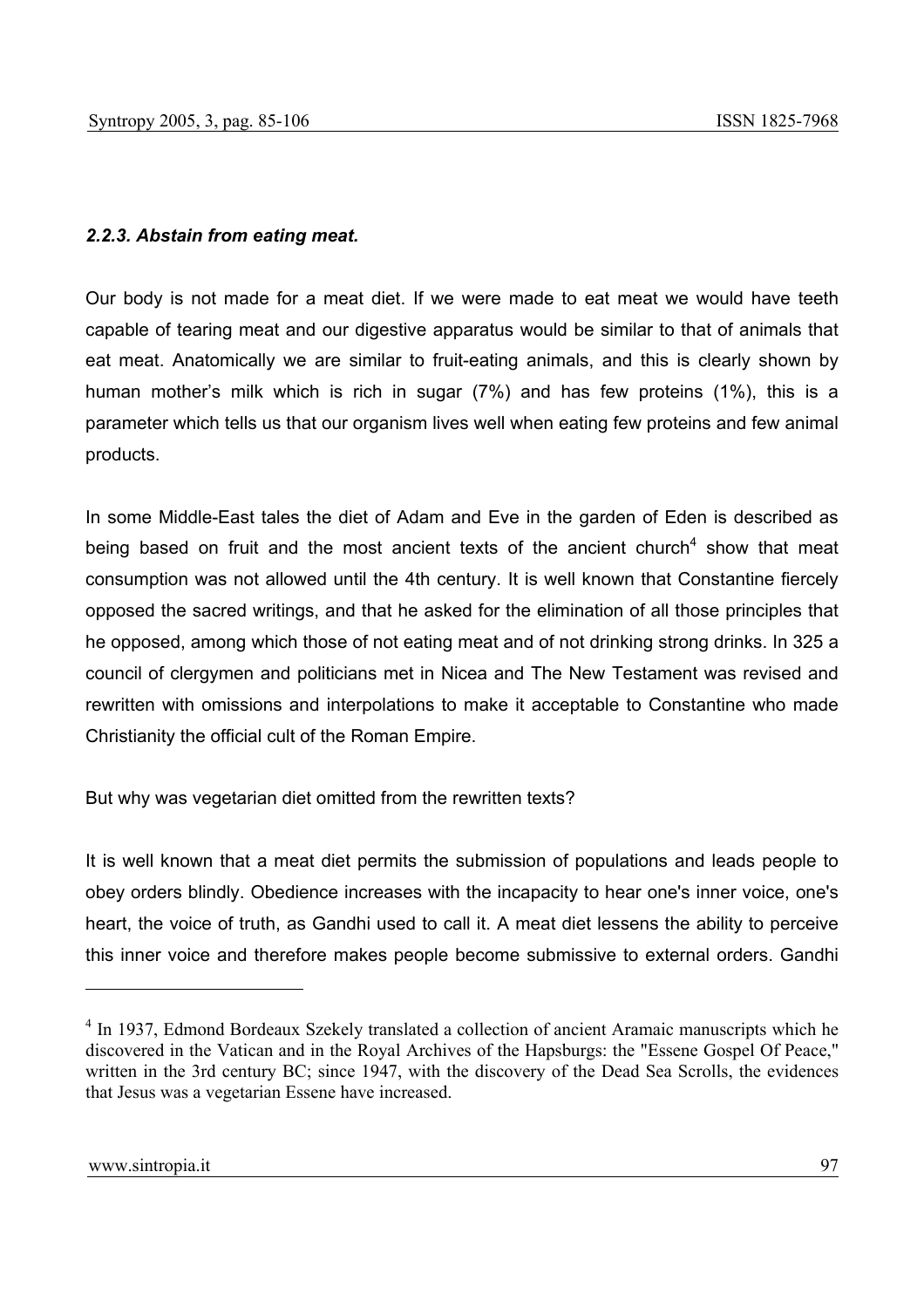used to say that a meat diet is intentionally favored in order to make masses become passive, non-critical, obedient and more aggressive. The inability to hear the voice of the heart leads to the inability to know what is good or bad. When we are not able to feel what is good or bad we are compelled to turn to others: we need their judgment.

#### *2.2.4. Live a good relation with nature.*

Contemporary culture, and particularly western culture, is deeply mechanistic. The expressions of this culture (attachment to material wealth, consumption, life styles) are low in syntropy and are a cause of strong feelings of emptiness, anguish and depression. In order to re-establish the link with the inner voice it is useful to abandon all these mechanistic expressions of contemporary culture and dedicate time to vital energies: nature, relaxing, walking, contemplating plants, animals, trees. The more time we dedicate to vital energies the more we feel the inner voice. It is therefore useful, when possible, to spend time among nature and give space to different forms of contemplation.

## *2.2.5. Think positively.*

When we experience depression and anguish it is easy to blame others, and search for an outside cause; in this way our inner voice is changed and we alter our perceptions and our relation with the outer world. Instead of feeling anguish and emptiness we start experiencing anger and hostility. In the effort to avoid responsibility for our suffering we blame the world, and consequently feel powerless, unable to change and take positive action.

In order to overcome suffering, it is necessary to become responsible for our lives: in no way we can overcome depression and anguish until we decide to change and heal. When we discover that healing starts from a free will decision we also discover the importance of shifting from negative to positive thoughts. Positive thoughts let us become participants in our evolution towards love and happiness.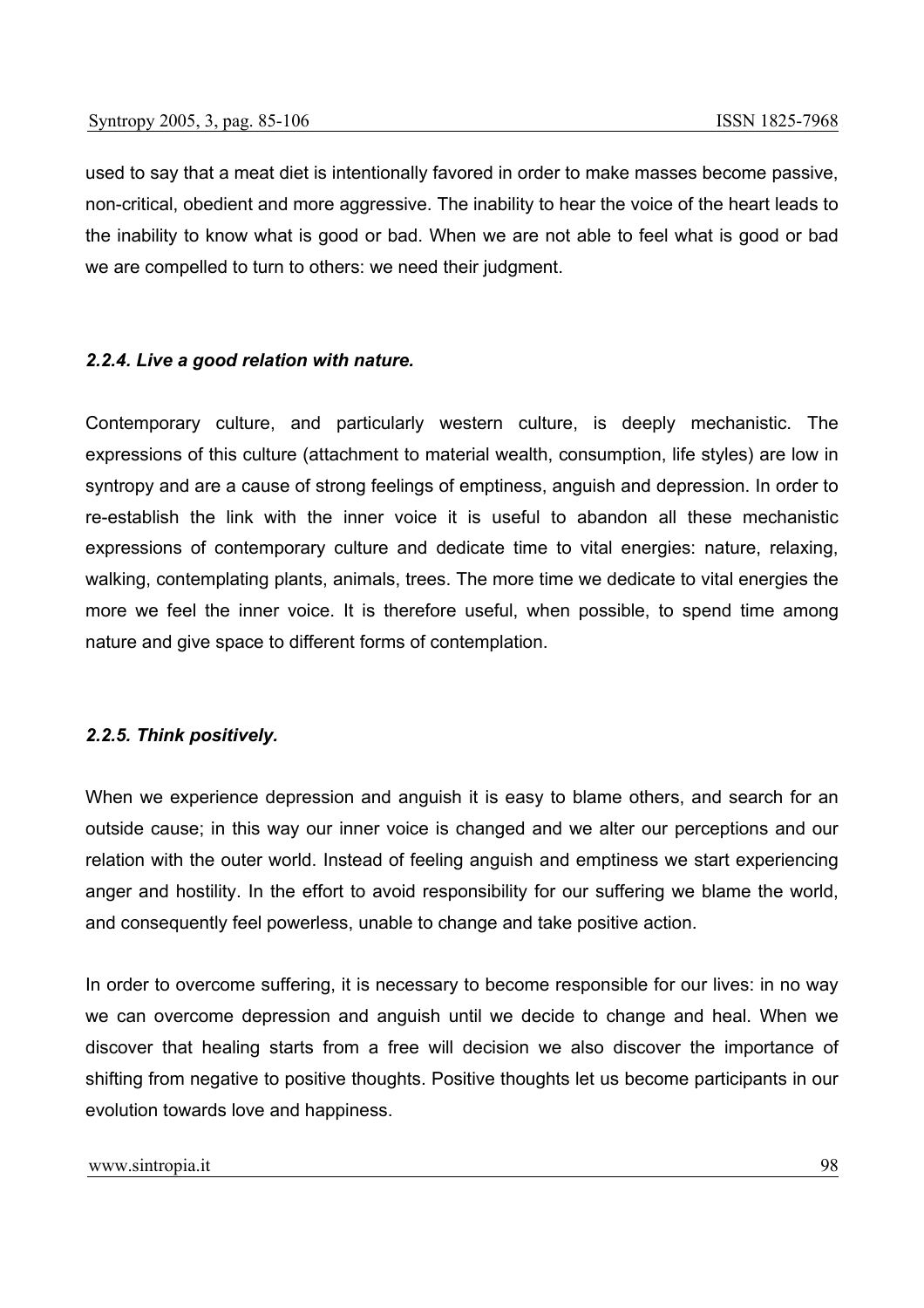### *2.2.6. Avoid any type of consumption and behavior which can damage life.*

Life is the expression of syntropy, and the aim of evolution is to re-unite life to the universe through love; when we experience love we discover how valuable and important life is.

When we discover the importance of life we automatically move towards low entropy lifestyles which favor ecology and environment, and we start paying attention to our consumption and to each choice. Every action produces syntropic or entropic waves: in each moment we can increase entropy or syntropy; in each moment we can decide to evolve towards life and love or towards entropy and death.

When we decide to increase syntropy and to reduce entropy each single action becomes important.

#### *2.2.7. Link our body to the voice of the heart.*

The voice of the heart expresses itself continuously in our actions, psychology, and emotions. It is well known that holding our breath reduces suffering and fear. This simple experience shows that controlling our breath and our body we can alter the way we feel the inner voice. Limiting our breath we limit the perception of the voice of the heart: love, sadness, melancholy, hate. On the contrary, when we breath deeply we intensify the perception of our inner voice and, thanks to this perception, we can become aware of the powerful forces which operate within ourselves.

It is possible to control the perception of the inner voice also with motion. It may not be a coincidence that the word emotion is formed by the prefix *e* and the root *motion*. Emotion means to move towards the outside: severe states of suffering can lead to the impossibility to move towards the outside world. It is well known that by reducing our motion towards the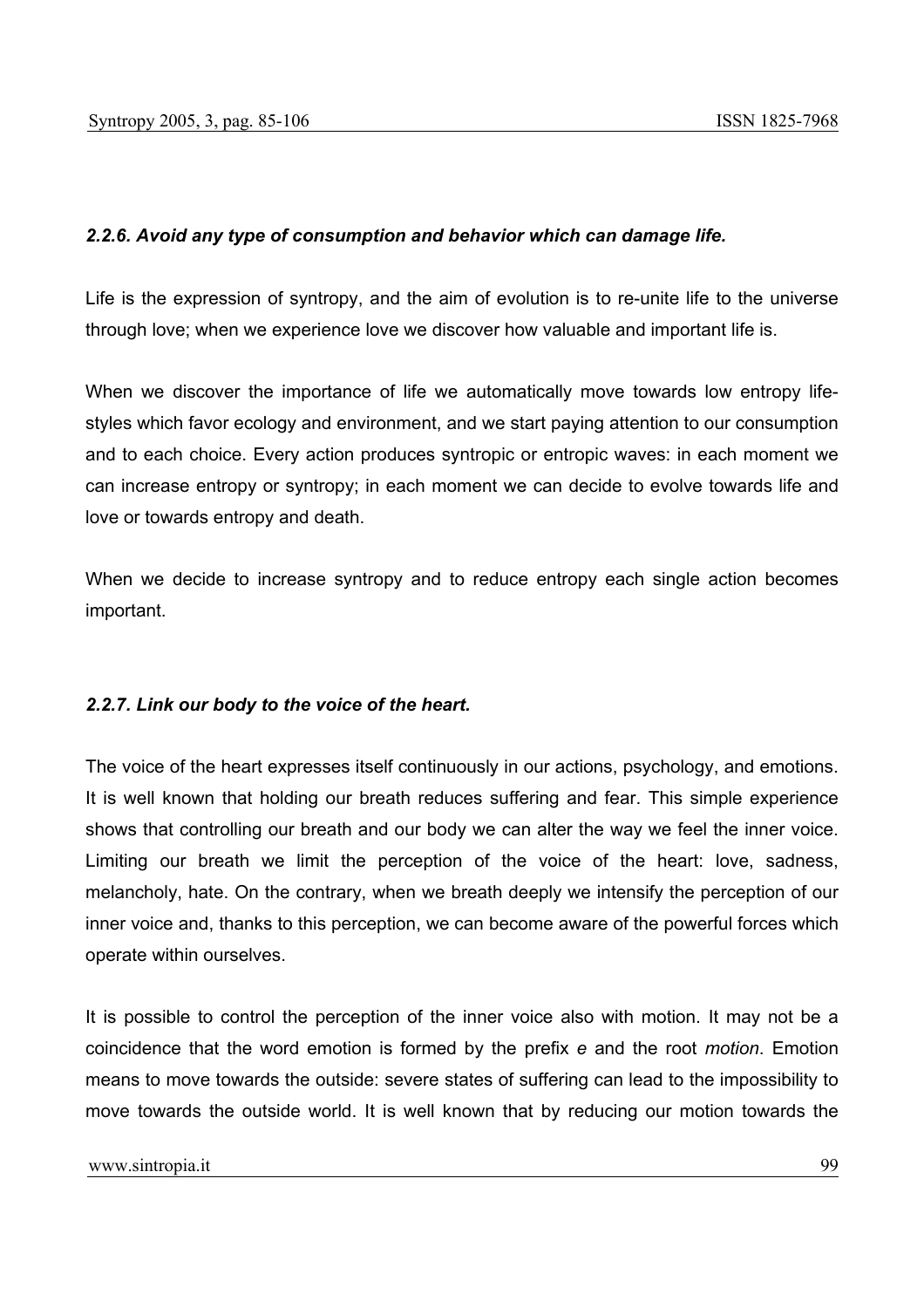outside world the perception of the inner voice is reduced. Observing the way how people act, it is possible to understand the nature of their suffering. The more we suffer the more we behave in a compulsive or impulsive way. We become compulsive when we try to control the inner voice, we become impulsive when we are not able to control it.

In order to strengthen and restore our link with the inner voice and with syntropy it is useful to increase harmony, starting from simple breathing exercises, then expanding it gradually to our movements and finally to our whole life.

Working on breathing and motion leads to perceive the outer world in a strong and totally new way: the depth of our perceptions is a result of the awareness and harmony of our bodies and life.

### *2.2.8. Follow the law of giving and receiving.*

The universe is a continuous interaction of energy, where everything is transformed and exchanged relentlessly. Nothing is still. Energy is like blood. Each time it stops it starts to coagulate. Our fear, our need of security, our egoism, lead us to accumulate life energies and to make them clot. When we learn to give and receive with love and we stop congealing energy we accelerate our evolution, and magically everything becomes easy and we start experiencing the intelligent coincidences of life and syntropy.

The law of Karma says that the universe operates as a mirror, it gives back what we give. All we receive is a result of what we have given. If we want to change our situation, if we want to receive more, we need to give more.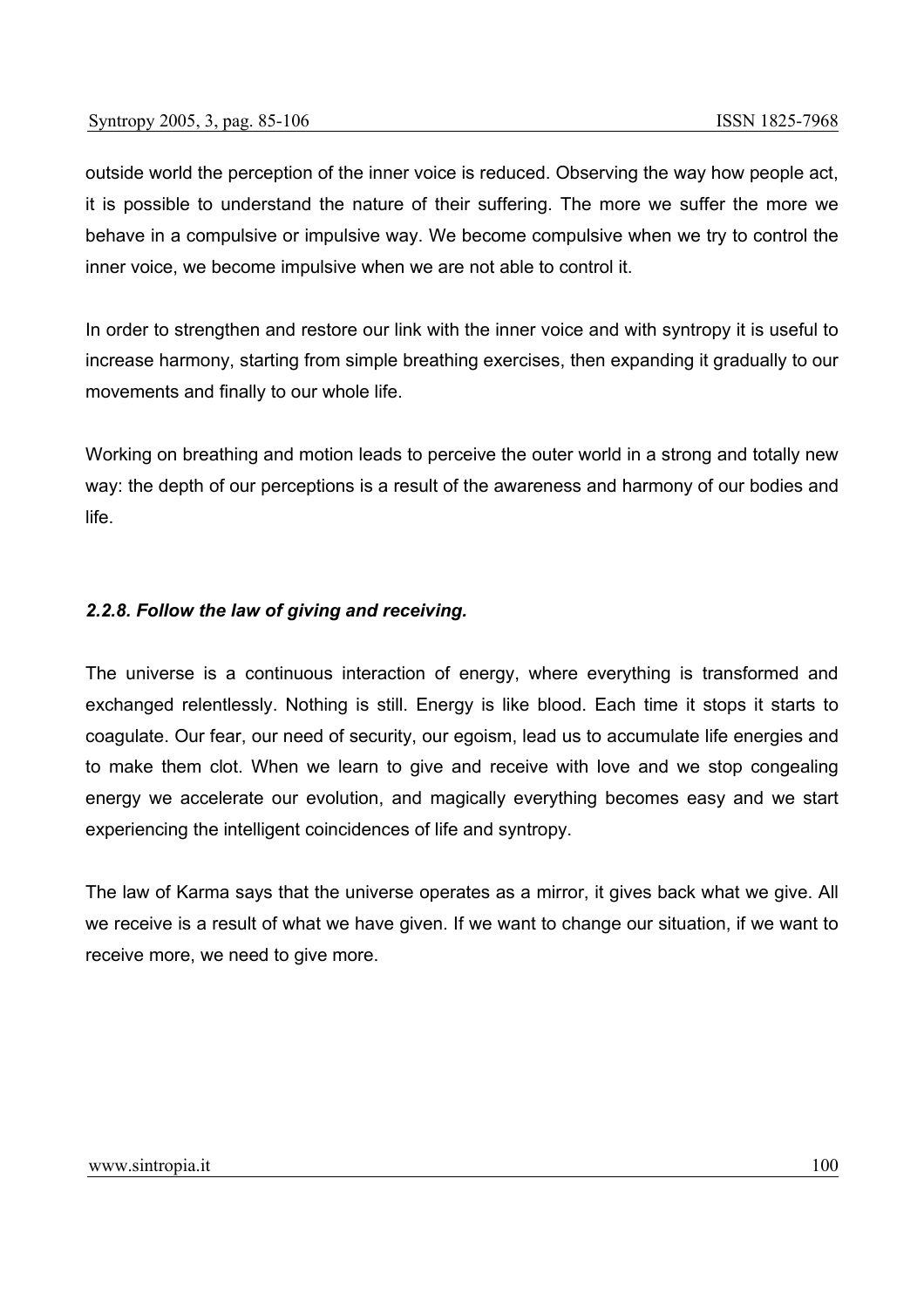#### *2.2.9. Accept the present moment.*

The entire universe is as it should be. When we fight against the present moment, we are essentially fighting against all the universe. When we accept the present moment we accept the flow of evolution.

In no way can we "save" the others from psychological suffering. Each individual is responsible for his own inner suffering and we can only "save" ourselves. Focusing our attention on others and the outer world will only lead us away from our path and our evolution and from our inner voice, blocking our life and our energies and increasing the feelings of dissatisfaction and sadness. Before we can help others it is necessary to help ourselves, linking our inner voice, our heart, to syntropy and love and becoming an example which others might follow. But we do not have to fall in desperation if our example is not followed and if the information that we have found important is not used by others. Each one needs his own time, and needs to choose freely when to become responsible for his life and move towards syntropy, love, and happiness.

In order to be of any help for others it is necessary to detach ourselves from their suffering. It is necessary to accept other's people suffering and avoid that their suffering blocks our process of growth.

#### *2.2.10. Value your time.*

Too often people search for their emotions, their passions, their sexuality in the images and sounds which come out of TV sets and playstations, and use virtual realities as an anesthetic which slowly make their hearts become blind and unable to feel emotions. TV and virtual reality gadgets are used to "kill" free time and let time pass without too much suffering or sadness. The consequence is an increase in suffering: we lose contact with our inner voice, and the identity conflict increases. Escaping into virtual realities is a sign that we do not know how to face our present moment.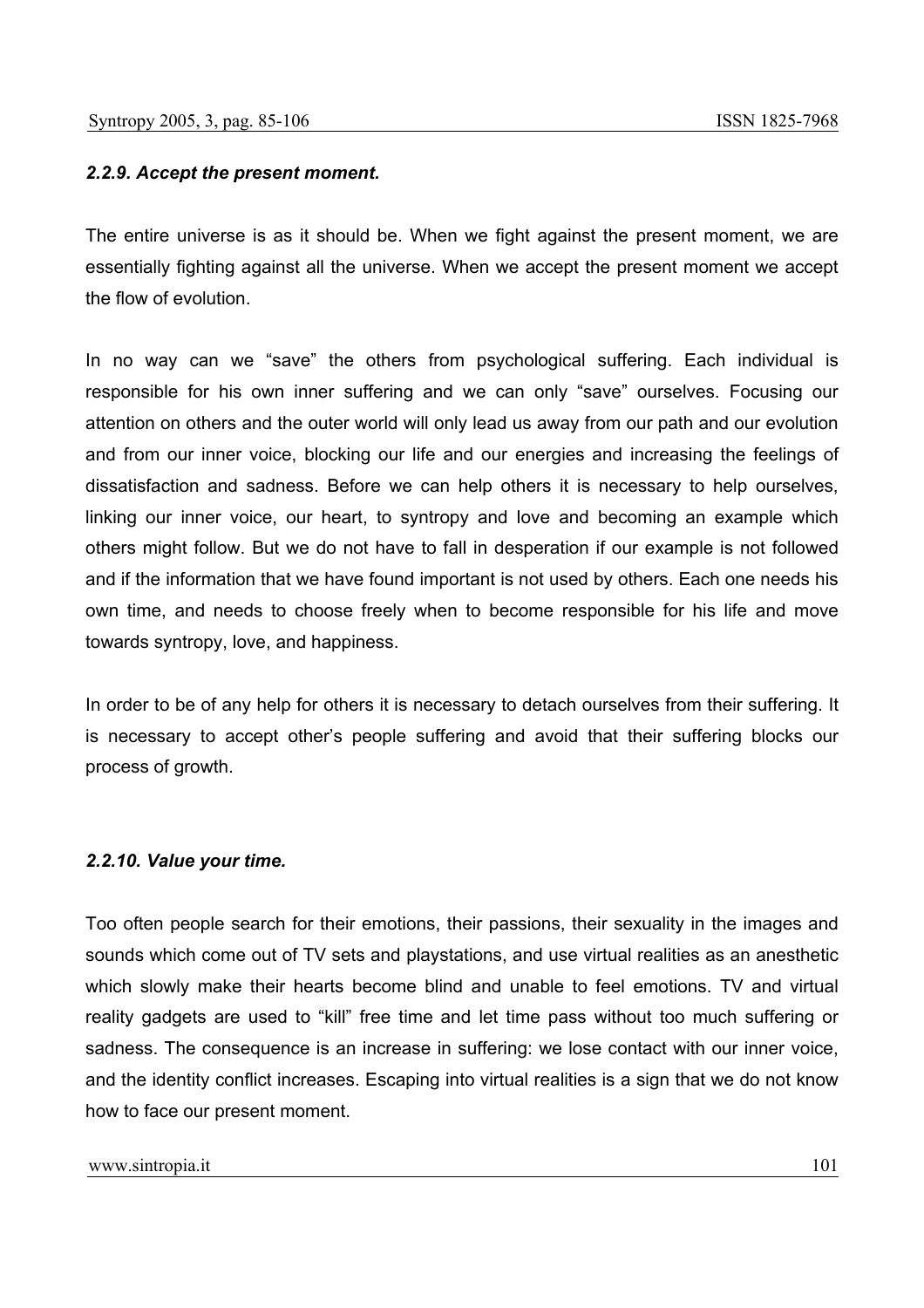In order to restore a good contact with our inner voice we have to avoid all these virtual reality strategies: the real world is now, and the truth about it is within ourselves; it is within ourselves that we will find the answers which help us combat our dissatisfaction.

#### *2.2.11. Community life.*

Humans are social animals with needs of cohesion and love which constantly require an answer, but in modern towns they live trapped in their apartments which are often experienced as one of the major causes of isolation. Our idea that happiness is reached through material possessions has favored loneliness and depression. When material wealth and property is no longer finalized to survival it leads to isolation and division (entropy).

In our process towards a syntropic life-style we need to overcome isolation. Syntropy is synonymous of cohesion, love and unity and one of the immediate consequences is a shift from the present concept of individual spaces to a shared concept of property and spaces. Sharing our spaces, properties and time with others brings happiness, increases unity and facilitates the growth of the feelings of love; only by sharing and abandoning individuality is it possible to experience and live love. The syntropic culture leads to a new concept of property: the equation "*to be=to have*" is abandoned in favor of union with others and with the universe.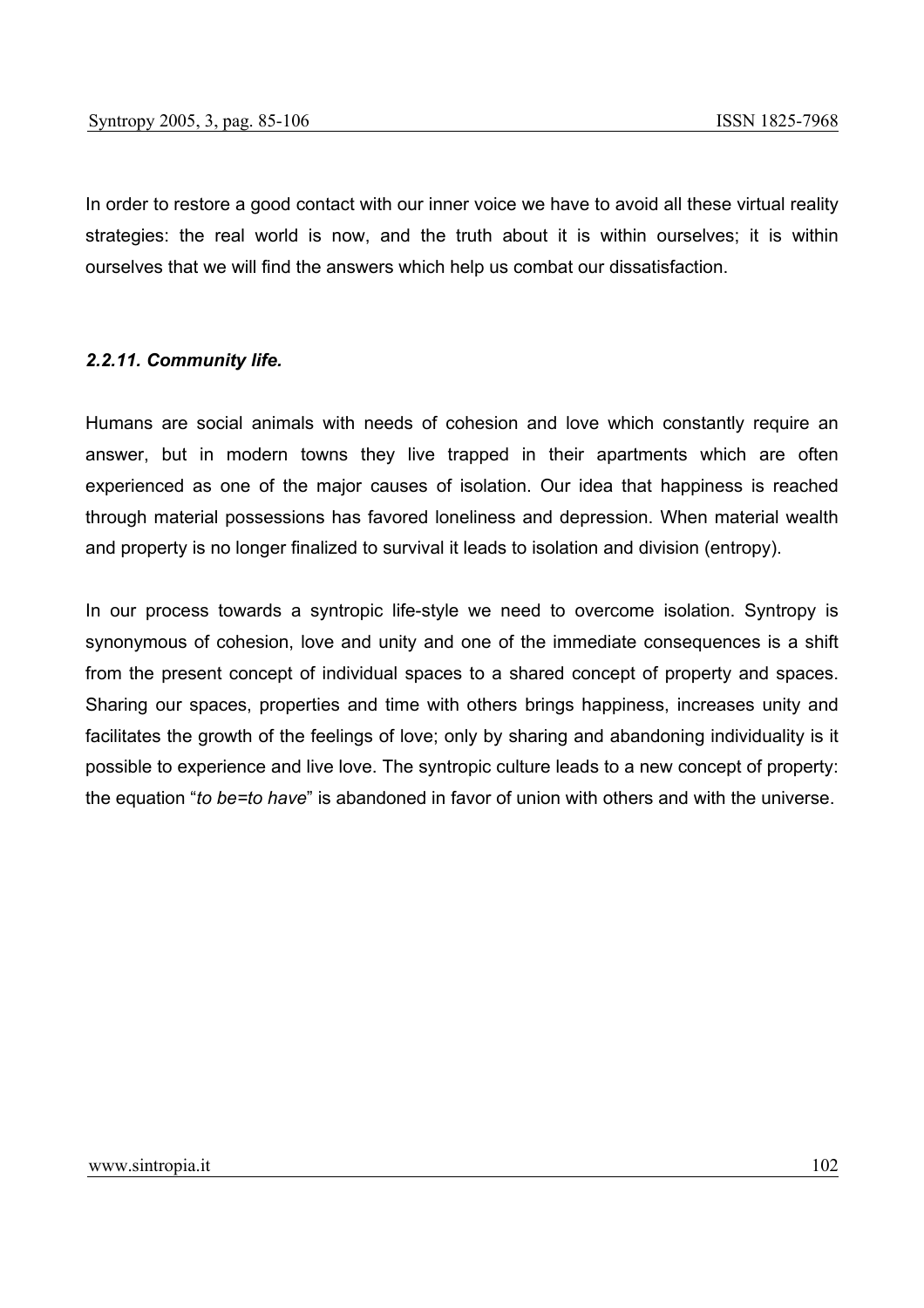# *3. The aim of knowledge.*

Car manufacturers have started to test devices which reduce engine noise, producing symmetrical sound waves. The sum of symmetrical waves produces energy which does not vibrate and that consequently cannot be heard. Only what vibrates can be perceived: light, radio, sound waves. If energy would radiate without vibrating, it could not be perceived.

Probably for this reason our reality shows always two polarities: dark-light, cold-hot, goodbad. Aspects which do not have polarities cannot vibrate and are therefore placed outside our realm of knowledge.

The identity conflict equation:

$$
\frac{1}{\text{universe}} = \text{nothing}
$$

shows that the polarity "*to be or not to be*" started when we isolated ourselves from the outer world; these two polarities allowed us to become aware and know. Before, only the experience of being existed; we felt ourselves alive, but we were not aware of ourselves. It seems a paradox, but this awareness which started from isolation must now lead us back to unity.

Knowledge can be described as a triangle, at the top we find the general laws of the universe which then divide in the local manifestations and specific laws. The needs model developed with the introduction of syntropy originates from the law of unity among syntropy and entropy, let us see how:

- 1. at the top of the triangle we find the law of unity between diverging and converging waves;
- 2. then the law which says that all the aspects of reality are expressions of the interaction of syntropy and entropy and vibrate constantly between these two polarities;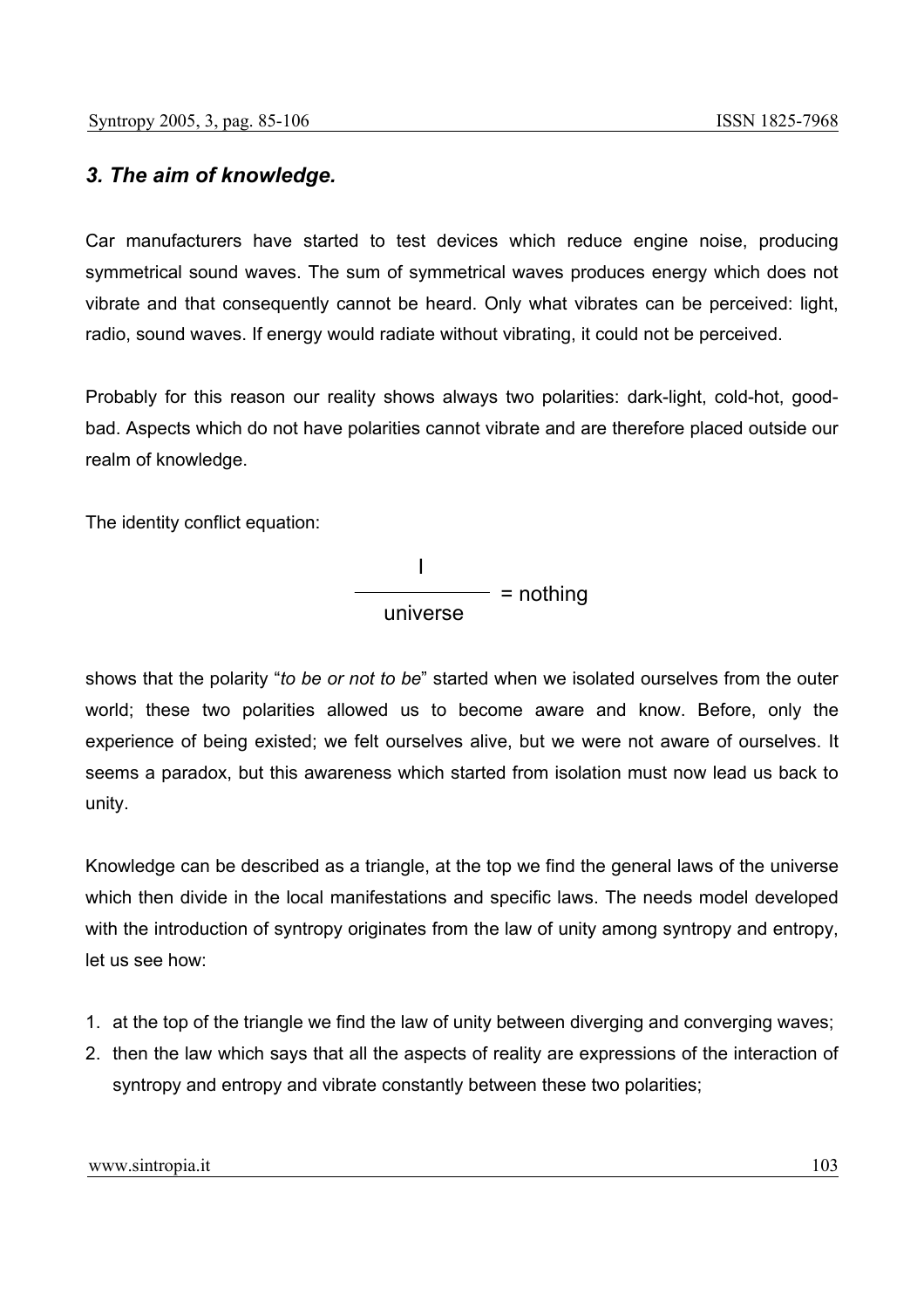- 3. next the law of causes which states that two types of causes exist: causes located in the past and causes located in the future and that each state or reality is a result of the interaction of these two types of causes;
- 4. subsequently the distinction between entropic and syntropic systems: mechanical systems and life systems;
- 5. followed by the qualities and laws of living systems and mechanical systems.
- 6. and at the end the need theory and the evolution towards love.

All aspects of reality appear to be interconnected, as they descend from the same initial law, and our process of knowledge can be seen as an evolution towards these general laws.

In our limited life we can experience a restricted number of situations, for example we can see a limited number of dogs and cats and each one of these animals is different from the other. Our rationality studies this information and finds correlations among different experiences and uses these correlations, this common information, to build categories. When the category "dog" and "cat" is built, the next time we see a dog or a cat it is automatically placed in the right category, without having to process any other correlations. In this way knowledge and awareness slowly evolves from very empirical categories to always more general ones, and slowly moves to general laws, organizing all the information into a tree which starts from the most general laws and then divides into branches. This continuous search for correlations allows to progress towards laws which in time become more abstract and unitary.

Knowledge which descends from general laws provides an enormous freedom, it allows us to imagine and create those aspects of reality which we have never experienced directly. When we build the category "dog" we can imagine any type of dog, real or not real. In a similar way, when we know the laws on which an art or a profession is based, our creativity and possibilities expand incredibly. A pianist who has learned to play by heart only one melody is extremely limited when compared to a pianist who knows the laws of music and can read any piece of music or create any melody. While the first pianist is limited and plays in a mechanical way the second pianist is totally free and can express himself in infinite ways.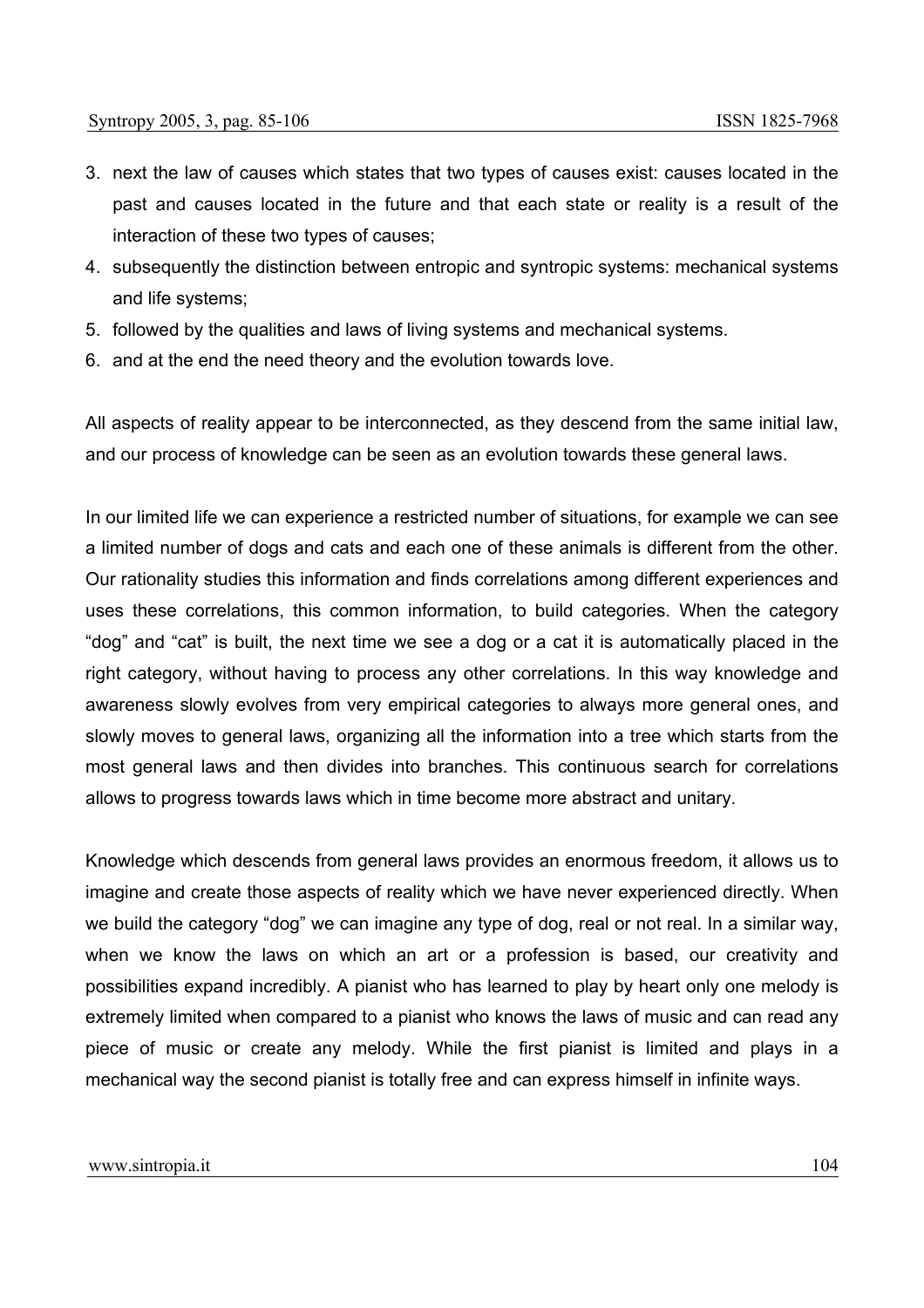The aim of knowledge is that of linking all the parts of reality into models which are always more general, in order to arrive at a final model in which all the expressions of reality are included.

When parts, which seemed separate, come together, we experience the feeling of insight; this feeling is felt in the heart as an emotion of truth which generates positive inner vibrations similar to happiness and satisfaction. When all the parts of our experience come together under a model or law which does not show any contradictions, and it is totally coherent, the insight experience becomes deep and spiritual, similar to an intense emotion of love, and we enter a new stage in which each part of our experience and of our life makes sense and is linked to the universe by this profound emotion. Each aspect of reality becomes necessary: good needs bad, happiness needs suffering, love needs emptiness and anguish. Each aspect of the universe is part of a whole and we are totally part of it. We discover that the entire universe is within each of us and this experience of unity solves our identity conflict and gives meaning to our life. When we reach this stage we experience constant feelings of love and happiness.

In order to evolve towards a model which does not show any contradictions we have to aim at coherent, crisp and clear insights, and we need to overcome all those models, theories, ideologies and religions which are based on dogmas and contradictions. Abandoning a model, an ideology or a religion can be difficult; but in order to reach love and happiness it is necessary to overcome any contradictions and to move towards insights which vibrate strongly with our inner voice. This path is long, requires time, and requires that we open our hearts to the outside and inner world.